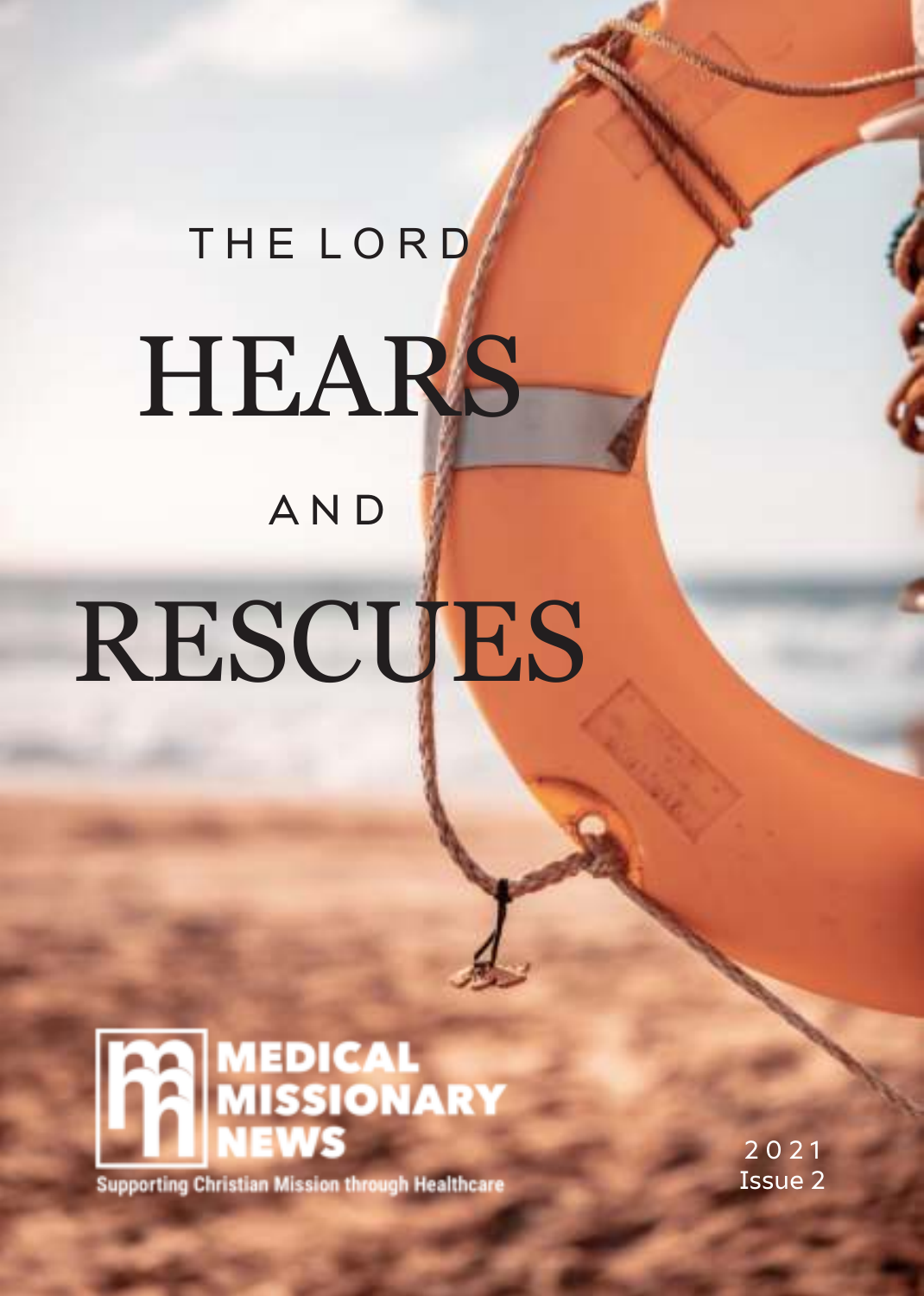

another planet, you must surely be aware of the glaring fact that…"

importance of a particular issue, a good friend would routinely use the above rather melodramatic introduction before launching into an animated discussion on some 'burning issue' that had provoked him. I think my friend would certainly employ the same approach when drawing the reader's attention to the appalling brokenness of our world today. Disasters and atrocities, natural and man-made, abound on every side. Wars and genocide, violence and conflict, drought and floods, tornadoes and typhoons, earthquakes and tsunamis, locusts and coronavirus ravage the land leading to unimaginable hardship, pain and suffering and ultimately to countless reports of despair, distress and death from all corners of our blighted world. It certainly all begs the ques-

"Unless you're just visiting from tion 'Where is God in all this?' or 'Why does evil seem to prosper?'

When wanting to emphasise the the knowledge I'm not alone in I do get some comfort from this matter as the same heartrending questions were asked by many of the great prophets and writers of Scripture (Jeremiah, Job, Habakkuk, Elijah, the psalmists) who found the apparent triumph of evil more than they could handle. Even Christ Himself cried out in anguish from the cross: "My God, My God, why…?" I do not propose to explore this vexed issue any further but would prefer to direct the reader's attention to a number of well qualified and capable authors and theologians who have tackled the whole issue of 'Good and Evil' with an admirable degree of insight, humility, honesty and candour. I would thoroughly commend DA Carson (How long, O Lord?), Philip Yancy (Where is God when it hurts?), DM Lloyd-Jones (Why other titles. All excellent reads!

is to suggest there will always be evil in the world until the 'End of Time'. The Lord said as much when speaking to his disciples (John 16:33). The same Scriptures nevertheless go on to proclaim the necessity for God's people, and His Church in particular, to confront, challenge and rectify the outworking of this evil in the world. It's a never-ending battle. Time and time again, in parables, in direct commands, in directives to the disciples and instructions from the apostles (in their letters/epistles), the bidding is the same: to do good at every opportunity and not to become discouraged (Gal. 6:8-10, 2 Cor. 4:1, James 1:27, Micah 6:8).

In a recent article I encountered about the 'Hospice Movement' the concept of 'total pain' was being discussed. It suggested that pain consisted of four elements: physical, mental, social and spiritual. It then went on to make the bold and (initially) shocking claim that pain was inevitable but suffering was optional! What? Really? I had to read the next few paragraphs a

does God allow war?) among truth and significance of that bold The general tenor of Scripture and is invariably horrible, nasty and pronouncement. Pain is the initial negative 'stimulus' or 'provocation' bitter. But, our response to that initial pain determines the degree of suffering that follows. The concept was becoming clearer as I read on. From the Church's viewpoint all suffering, whether personal or general, can and should be addressed, modified and eased. Pain might be impossible to abolish but suffering can be managed. To do so is to follow the command of Scripture, and organisations like MMN are just one of those many channels that can deliver on that commission to "do good to all especially those of the household of faith" (Gal. 6:10).

few times before I fully grasped the divine purpose will be fulfilled. Given the enormity of the wickedness that exists and seems to thrive it would be easy to falter in our own theological understanding of events, or waver in our spiritual commitment to our calling. However, we must not be shaken but remind ourselves first and foremost of basic scriptural truths and re-establish our bearings. Let us not forget that the Lord directs the course of nations and holds the world in His hands. His is the ultimate victory and His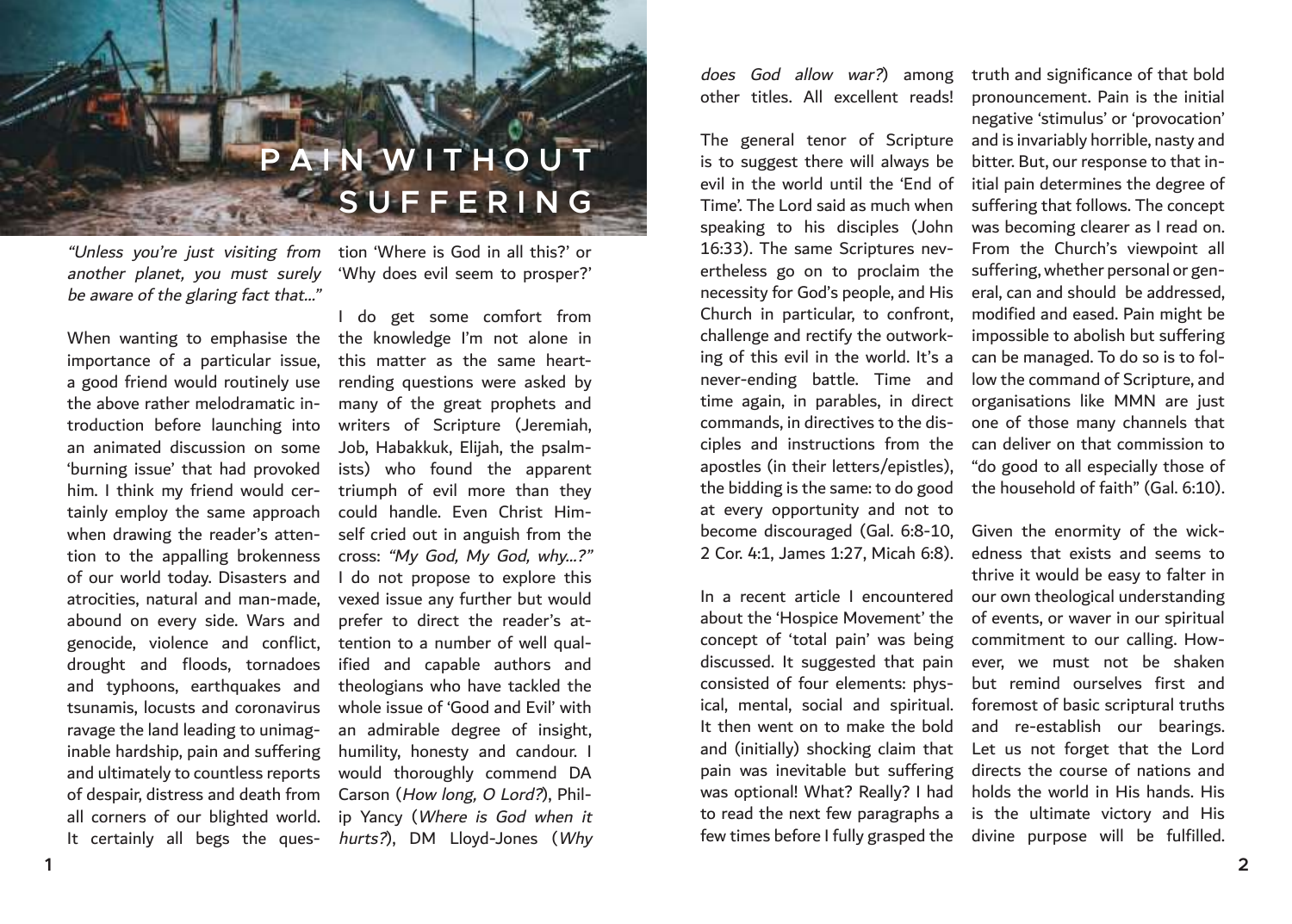At a personal level let us depend on His divine Providence and the assurance that our heavenly Father knows best. Let us keep everything in perspective, keep our priorities right: life is fragile and transient, like the flowers and grass of the field (Matt. 6:30).

So let us live circumspectively, gently, mindfully, and renew our faith and commitment to the Lord given the uncertainty of the times. Such sentiments were beautifully summarised in a recent devotional article I read: "live a life of desire towards the Lord, a life of delight in the Lord, a life of dependence on the Lord and a life of devotedness to the Lord." And finally, we must maintain a compassionate and generous outlook, strive to help those who suffer and make every effort to alleviate that suffering. It's a privilege to be able to do so through the good offices of such mission-minded organisations like MMN. Many readers will recognise the name Graham Kendrick, a modern, prolific hymn-writer. One of his best hymns ('Beauty for Brokenness', my favourite; listen to it in its entirety some time if you can) has the following lines:

This is our prayer: Cure for their ills, Bread for the children, Justice, joy, peace, Sunrise to sunset, Your kingdom increase. Shelter for fragile lives,

Work for their craftsmen, Trade for their skills. Come, change our love from a spark to a flame.

Maybe that hymn should be the prayer-anthem for all those striving to help in a broken world. I would like to draw my few thoughts together in the words of an ancient benediction which summarises beautifully the necessary resolve of all believers as they face the challenges of today's broken world. Go forth into the world in peace; be of good courage; hold fast that which is good; render to no one evil for evil; strengthen the faint-hearted; support the weak; help the afflicted; honour all people; love and serve the Lord, rejoicing in the power of the Holy Spirit. And may the blessing of God Almighty, the Father, Son and the Holy Spirit be upon us and remain with us for ever.

Editorial by Dr Ray Allen, MB FRCA, MMN Trustee

Amen



### **D R S Y L V I A G L E N N M B B C H B A O M R C G P A B C H E A L T H F O U N D A T I O N**

I N T R O U B L E D

Support

country located South-eastern approximately three million. It has a universal health care P A L L I A T I V E C A R E system which is based on both mandatory and voluntary contributions, supplemented by A

Healthcare in Albania declined religious institute of women dedsteeply after the collapse of communism, 30 years ago, but a protaking place slowly since 2000. private sector has been at the the same time palliative care was

lbania is a small forefront of development and is with a population of Albanian the fees are expensive. in now competing with the State for Europe services, though for the average

T I M E S

funding from the State budget. in Korça, by The Little Company cess of modernization has been continue to be the main donors of However, in the last 15 years the ern part of the country. Around Palliative Care in Albania is a relatively new specialty which commenced in 1993. It was introduced of Mary, UK, a Roman Catholic icated to caring for the suffering, the sick and the dying and who palliative care for the south-east-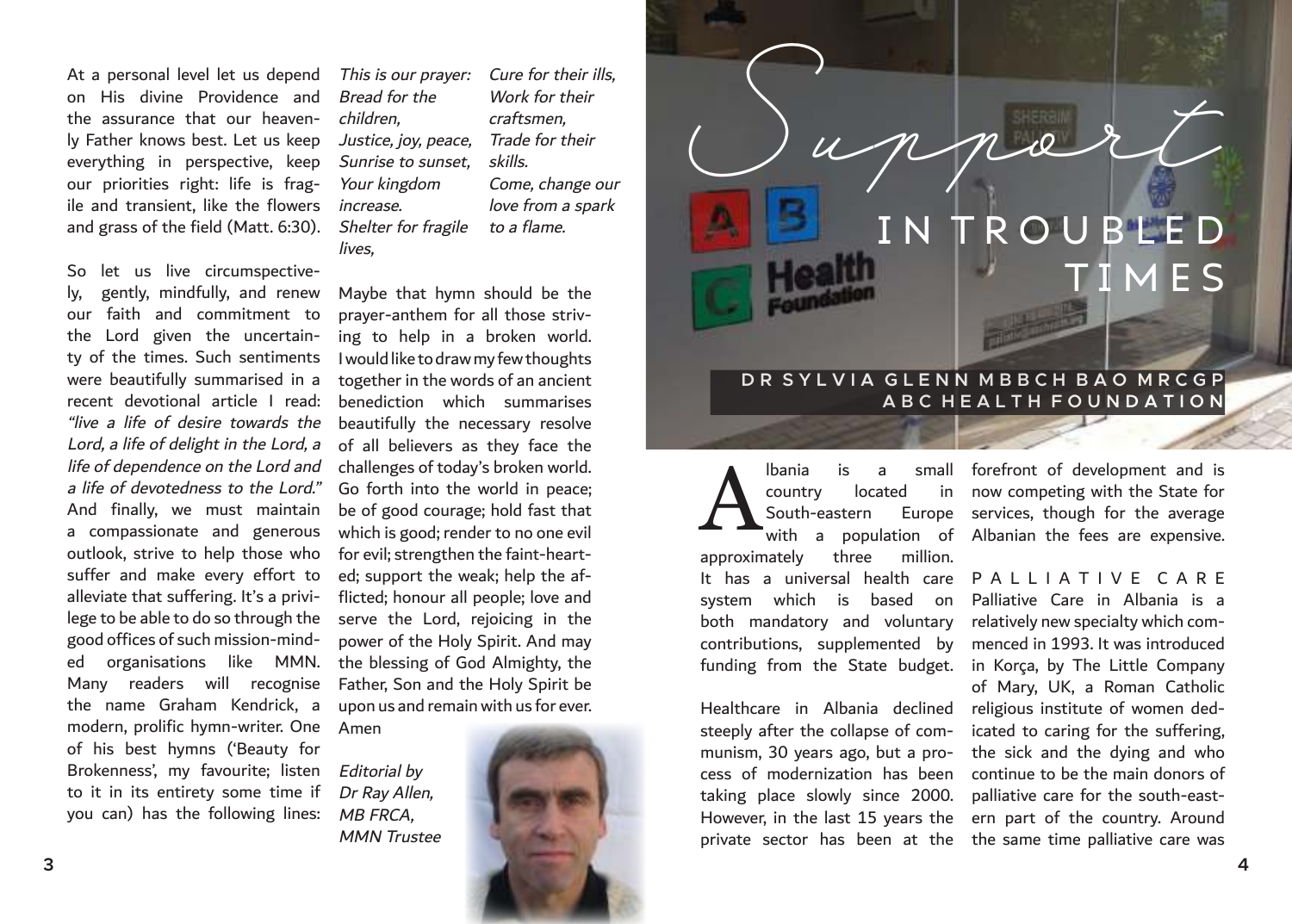

also introduced in Tirana with support from the British Charity Sue Ryder, providing home care services and in 1996 this role was extended to incorporate Durres as well. Following these initiatives, the State also opened a palliative home care service in Tirana in the mid-90's, along with small pallia tive units in local hospitals which function to a varying degree, and in 2001 The National Palliative Care Association was formed. Despite these structures and organisations being in place, many still face a disproportionate lack of access to palliative care and to pain-relieving medicines such as morphine. There is a general lack of social support for patients and their families, a lack of trained health professionals in this field and many taboos to be overcome.

Our involvement with palliative care in Albania commenced when Hospices of Hope, UK, visited in early 2019 and asked us to con sider opening an out-patient cen tre for palliative patients. We had already discussed as a team for several years the desire to train further in this specialty and add palliative services at the health centre so we were only too happy to

in Palliative Care in 2016, I agreed most recently a home care ser a grant to cover additional items needed to maximise our ability to serve this particular group of pa tients and to advertise the service.

Initially we commenced with the When possible, we take oppor management of lymphoedema, tunities to celebrate important liaising with the local oncology events with our patients, such as hospital. Gradually other services Christmas, birthdays, retirement, were added such as wound care, completion of chemotherapy, as administration of injections and well as organising activities on

Princess Alice European Certificate for patients and their families, and to take the lead on establishing vice. Although the majority of our this service at ABC. As this ser - patients have a cancer related vice was being established, MMN illness, we are seeing an increasing very generously provided us with number of patients being cared for with other end of life needs such as dementia, stroke, heart failure and other complex medical issues.

infusions, psychological support international awareness days. All S H A R I N G H O P E

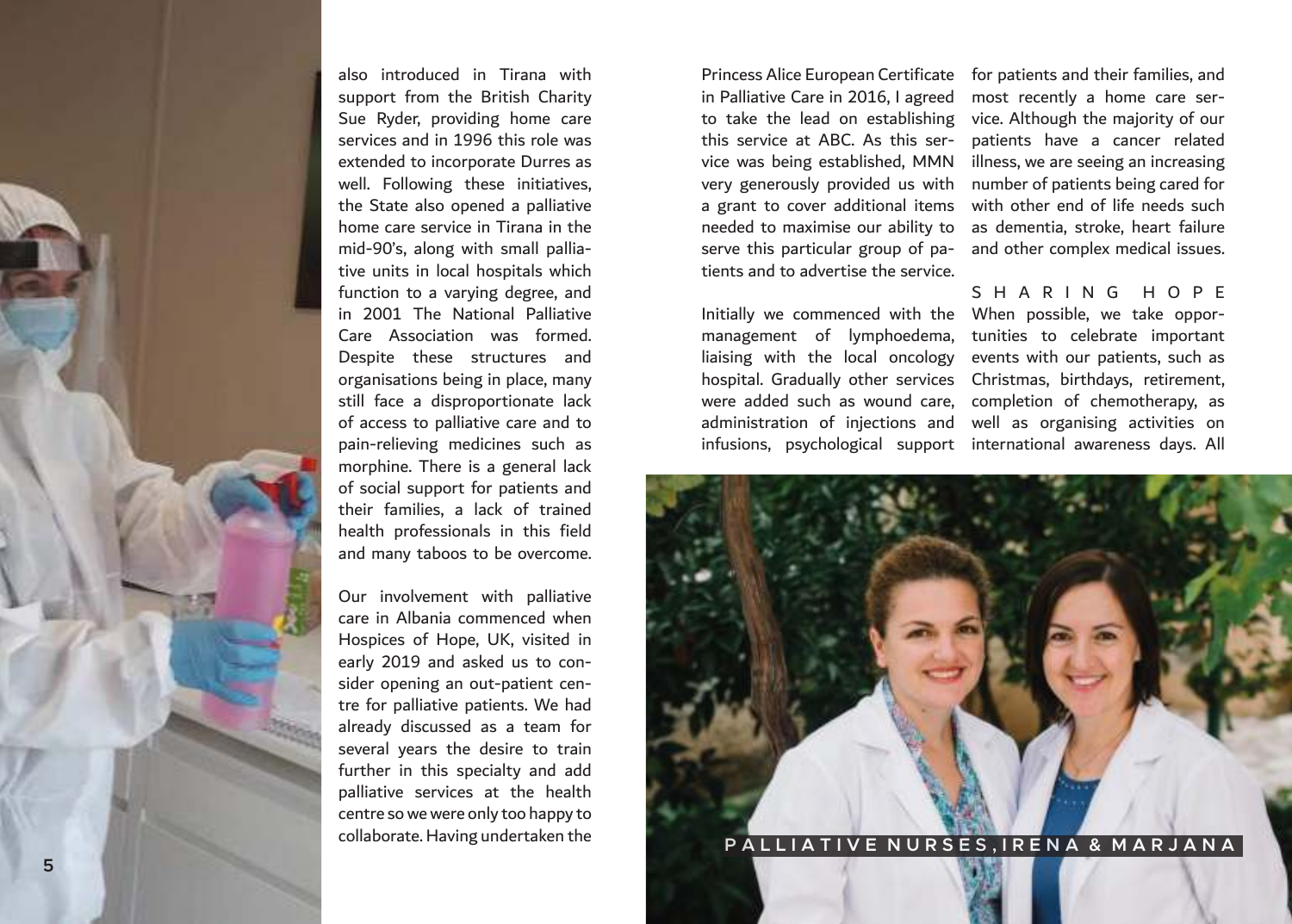### Rejoice with those who rejoice, and weep weep... with those who

of these occasions provide us with a unique opportunity to once again share 'the reason of hope' that is in us (1 Pet. 3:15) and to 'rejoice with those who rejoice, and weep with those who weep' (Rom. 12:15). Albanians, in general, love to have a reason to celebrate and the bond many of these dear ones have with our staff, especially the palliative nurses, is incredible.

As the two-year project with Hospices of Hope ended in May our desire is to continue to offer this holistic service to the needy in Tirana. We have seen many blessed openly to all who have attended. For many, the centre has been that many will be won for Christ.

and we have been able to witness resources to continue and expand a place of refuge and emotional support as 'cancer' is still a taboo and many families want to protect their loved ones by not acknowledging or mentioning their diagnosis, thereby suppressing many unanswered questions and relevant conversations. However, being a small facility and having worked most of the time during a world-wide pandemic we have been privileged to spend quality time with our patients, who have mostly attended alone, and openly discussed their many worries and concerns. As we plan ahead, we look to the Lord for the necessary this vital ministry and in so doing



# **C O M B I N E D F O R C E S T E D L A N K E S T E R , A R U N K A H N E T W O R K**

the north Indian Himalayas. was working as a GP in Twickenham. Off we went, my wife Joy and our three children aged one to six. We worked in close partnership with a variety of local communi- they wanted a clinic or health post ties, hospitals and other health which they could reach within an projects. But the area we had been called to consisted of about affordable, reliable and friendly. 100 remote villages, some a The second was to train health couple of hours from the nearest workers from each village, which dirt road. For surgery they could they themselves would choose. go to a hospital in the town where These village health workers we lived, but most villagers if they (VHWs) taught prevention, but became ill, either got better on they also had medicine kits so I

worked as a medical mis-their own, saw a local healer or sionary for many years in died. What on earth could we do?

I was called by God when I The first thing we did was to visit and to listen to villagers; to find out what the needs were and what the communities wanted. There were two main requests. First hour or two's walk. It needed to be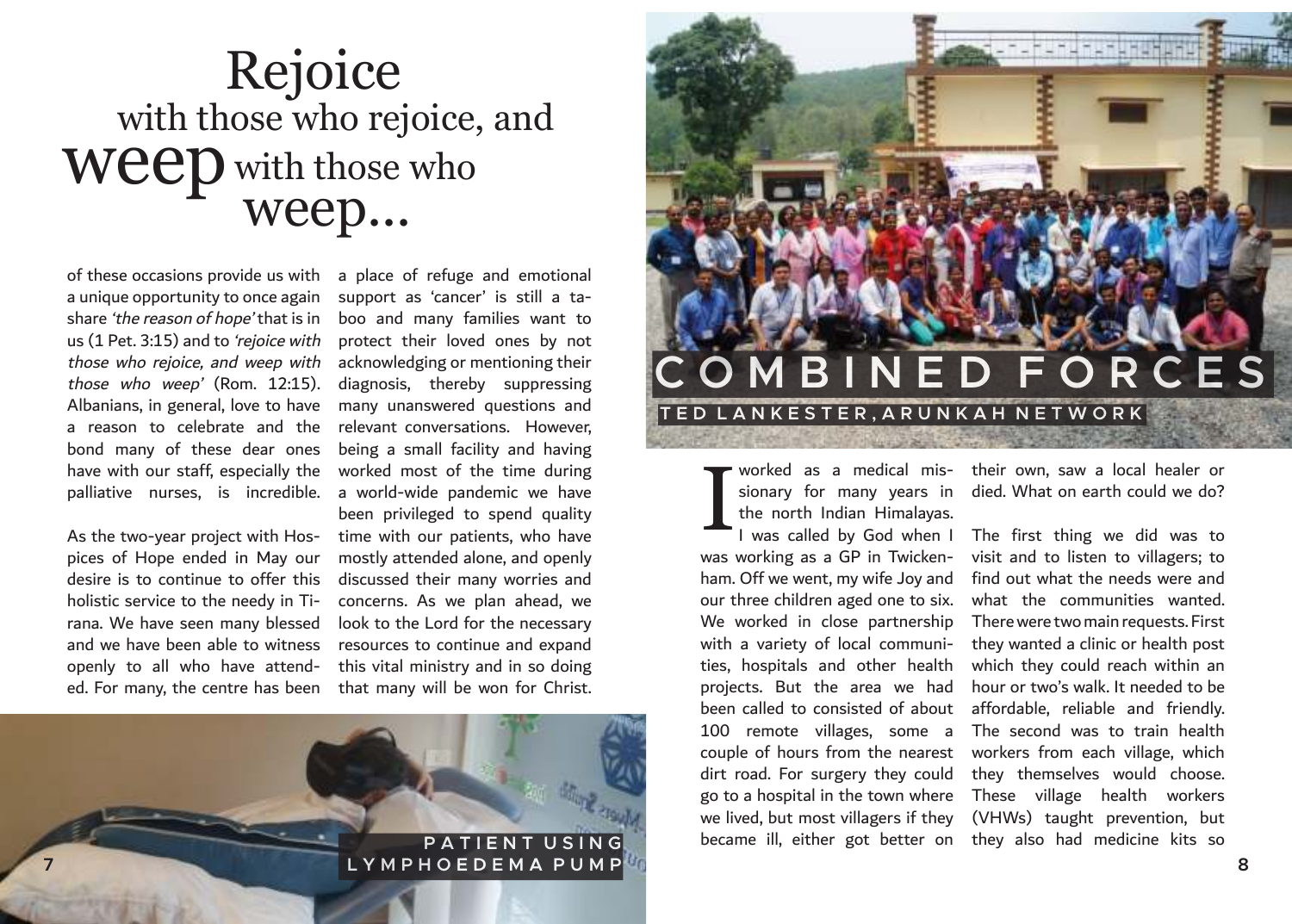they could save lives, especial- believe in Jesus in that community. malaria and pneumonia. Equally important they would teach each family how to use local foods to give their children a nutritional and healthy diet. Within just a couple of years the number of children with severe malnutrition in one group of villages fell from 30% of all under-fives, to just two cases.

cure and care working side by side. I had a busy day seeing aid workwith the Hindu VHWs with a short from one area in Zambia. I remem-She became the first person to appear to be working together for a fantastic trio and just what the World Health Organisation promotes under the name of primary health care. Prevention, Because our team was compassionate and started each lesson means we get exhausted, and our children can't go to school because they have to round up the goats" Next week we asked what had hapthe goats ran away for the whole week. Your God answers prayer."

ly of children with diseases like) Since coming back to the UK from India I have been involved in various health projects. The first was helping to start and lead InterHealth which for 27 years cared for missionaries and aid workers, serving 500 organisations. We saw many from the brethren community, and Dr Ian Burness was one of our associated doctors. This has now been I came to realise that the com- succeeded by Thrive Worldwide bination of village health work- which I helped to co-found in 2017 ers, hospitals and clinics was andforwhich I still work as a doctor.

In 2005, in InterHealth, the seed of what is now known as Arukah Network started to germinate. ers and missionaries from various parts of the world, in particular prayer, they started to ask us ber seeing three different people about our faith. After a lesson one all working in the same district of them said: "Your God answers of Zambia. I asked each of them prayer. Please will you pray that the if they happened to know about goats don't run away every night, it the organisations of others I had been seeing that morning. "No, I don't think I've ever heard of that group". And yet, they were doing similar things in similar areas. pened with the goats. "Oh, none of Time after time I experienced this same frustration- so many groups, Christian and secular, who did not the common good. Often in fact A few years later we were joined they seemed to be competing. in CHGN by Elizabeth Wain-

At about the same time I revisited bia. So she visited to help give the area in India where I had been birth to our first Cluster there, working. I was very thrilled to see which has now rippled out makthat many new programmes had started and indeed were thriving It's been a gradual but solid jourfrom the seeds that we had been sowing a number of years before! name and make it simpler. Jake

showed me something must be done. First I needed confirma-what we do. And we came up tion from God, and also someone with the Hebrew Word "Arukah", else who shared this vision so we could work together. By God's divine providence, I was brought into contact with someone who shared the same vision, Dr Nick Henwood. Within two weeks Nick and I got together and started our charity. We called it Community Health Global Network (CHGN) and this was where Nathan Grills came in as another member of the team. He and I kicked off the launch of our first "Cluster" of Christian programmes in north India. We invited 15 different organisations and all 15 turned up. Now, many years later, 50 different programmes work together in that same Cluster. If that works in the Indian Himalayas why not in other countries?

These various observations from the BBC, said why not look wright who had contacts in Zaming three Zambian Clusters in all. ney. We decided to change the Lloyd who has recently joined us for a biblical word which describes

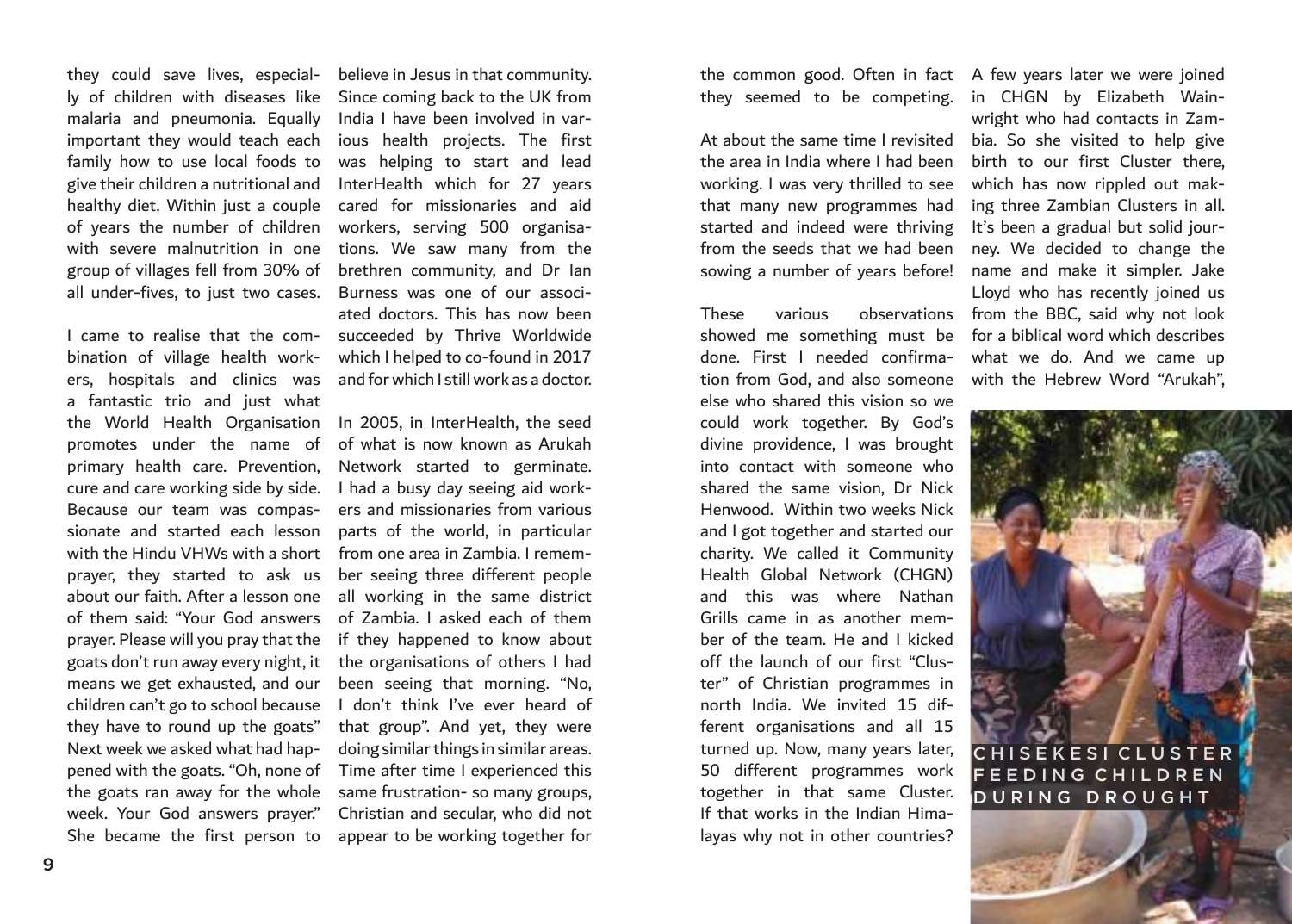which means working together in spiritual cooperation. It's the word used by Nehemiah when he was rebuilding the walls of Jerusalem.

The COVID-19 epidemic has amplified the impact of Clusters to a huge extent. As few outsiders are able to visit, more and more communities are realising that they can do so much themselves. There is an expression "health of the people, for the people, by the people". This is increasingly happening, and it works beautifully alongside the support that external donors, local hospitals and clinics are able to provide.

So in Arukah Network, this is the model we have adopted and which we find is working so well. It's incredible to hear the stories of what communities are able to do, meaning fewer people have to go to hospital and more village health workers can be trained. The hospitals then have more time and resources to cope with the really serious cases because others have been prevented or cured in the community.

The Uttarakhand Cluster was involved with disaster relief from severe storms and flooding in areas where no government workers were able to reach. In that Cluster, the Hindu BJP state government originally made life difficult for Christian organisations. But now that many programmes work together as a registered Cluster, the government is more willing to encourage our work. They have even asked the Cluster to help carry out community health programmes and train government health officers. One Cluster in Zambia organised a feeding programme during the recent period of drought and was able to bring in outside supplies to feed hundreds of malnourished children.

In Rwanda, Covid has seriously affected remote village areas and the Cluster has been identifying and visiting the most vulnerable to bring support and supplies where households have not been able to manage. In Kenya our Cluster has been working to bring different tribal groups together. During the early lockdown, when police were working long hours and sometimes being abusive, some Cluster members actually cooked and provided food for them while they were working. During COVID-19, all programmes have been working in a variety of ways to visit families with food and

supplies, support children and help migrants who have no homes. Perhaps, most crucially, to encourage people to have vaccines and to try member organisations and here and speak Truth and overcome the the impact would be many thoulies and conspiracy theories, which are further fuelling the pandemic.

F U T U R E G R O W T H As the Cluster model is proving so successful we are longing to extend our work, strengthen each Cluster and help new Clusters to ripple out: both in the countries where we are encouragement for Cluster leadworking and soon in other countries. We work in five countries at desperate situations many are present and have nine Clusters. Some are quite small bringing together six to 12 different organ-creasingly strong and effecisations and influential leaders. tive, and for more to be formed. Each Cluster not only brings strength for each programme www.arukahnetwork.org

member, but also has an impact beyond the immediate area. Our largest Cluster serves about 50 sand. The Cluster in Uttarakhand, North India, is having a widespread impact in a variety of ways. One priority this year is to measure more carefully what each Cluster is doing and the impact they are having.

Please pray for strength and ers and members in the really experiencing because of COVID-19, for Clusters to become in-

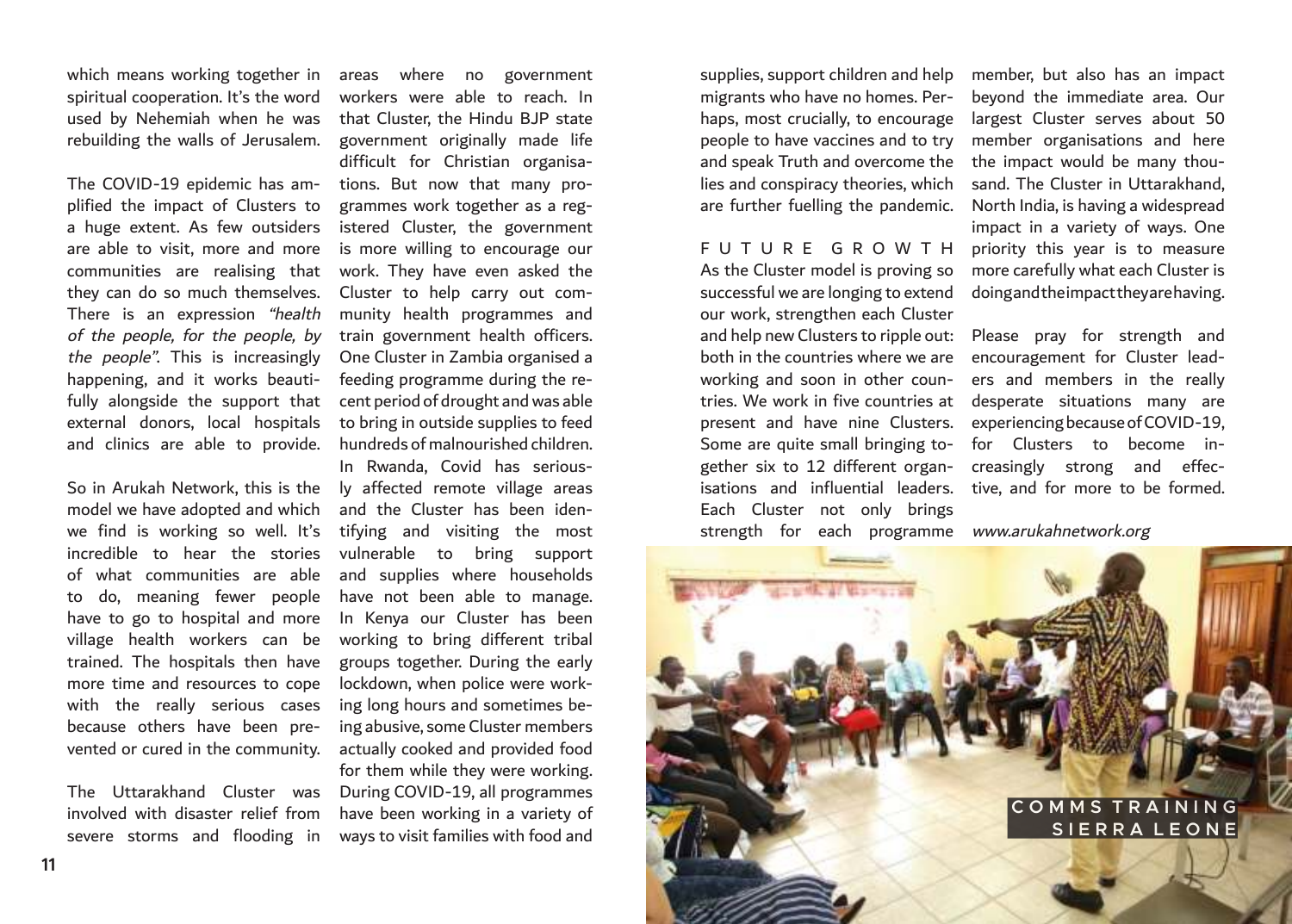### **C A M B O D I A A C T I O N**

# AS SURE AS THE

in Kampong Cham province who were dying of HIV/AIDS. It became clear that HIV inmates in the local prison, often infected with TB also, were spreading it in the local prison. So Sunrise became involved in the care of this part of the prison population. Later the government asked that we be involved with basic medical care in the prison. S

Currently, we supply medication for the daily medical clinic in the prison to prevent underpaid officials working in the prison from selling medication to the prisoners.

unrise was estabilshed in Normally the medical clinic works 2001 to serve Cambodians four mornings a week nearly all year round. Sunrise sends one staff person with the medication daily to monitor its usage. Sunrise does not participate in the clinic when the staff have vacation, training, or personal leave, and the clinic does not operate at all during the big annual holidays of Khmer New Year (April) or Pchum Bun (September or October) when the prison staff also try to take their vacation.

> Following the outbreak of COVID-19, the past year has been more unusual worldwide, but the Prison Medical

component has continued to operate fairly normally all year. We were not able to enter the prison from late March 2020 until early May due to coronavirus fears, but otherwise the clinic operated normally with appropriate precautions.

The services Sunrise provides are village is reduced. especially important to prevent the spread of common diseases such as skin infections, boils, and respiratory infections in the overcrowded conditions of the prison cells, which each hold about 30 people per room sleeping on simple mats on the floor. The rooms are so overcrowded that they are attempting to build lofts in them for extra sleeping space.

So far, during the past year, the prison staff reported that they had to take less inmates to the hospital for serious conditions because of our work. Also, treating symptoms such as itching, coughing and sneezing helps everyone in the prison cell, and the prison guards get better sleep at night, promoting overall health.

Another result of the prison medical programme is financial relief for the prisoner's family members. Prison

support per inmate is fairly low, and prisoners must ask their family for support to purchase extra food or medication. Providing these funds is difficult for rural families that have already lost the inmate as a wage-earner. As Sunrise provides medication to the inmates for free, the burden on their families in the

Sunrise also teaches a relationship skills course to prisoners that is biblically based. While the medical clinic gives glory to the name of Jesus for caring about the health of the inmates, it is difficult, if not impossible, to speak about Jesus as the prisoners are hurried through the clinic by the prison staff. However, every prisoner knows who is providing the medication. Then, when prisoners are selected to participate in the Peace Builders course, they can learn in depth about the character of God and His actions on behalf of each guilty person. These two programmes work well together to provide a wholistic witness in the prison.

C H A L L E N G E S In 2014, the province of Kampong Cham was split to form two provinces: Kampong Cham and Tbong Khmum. The Sunrise office in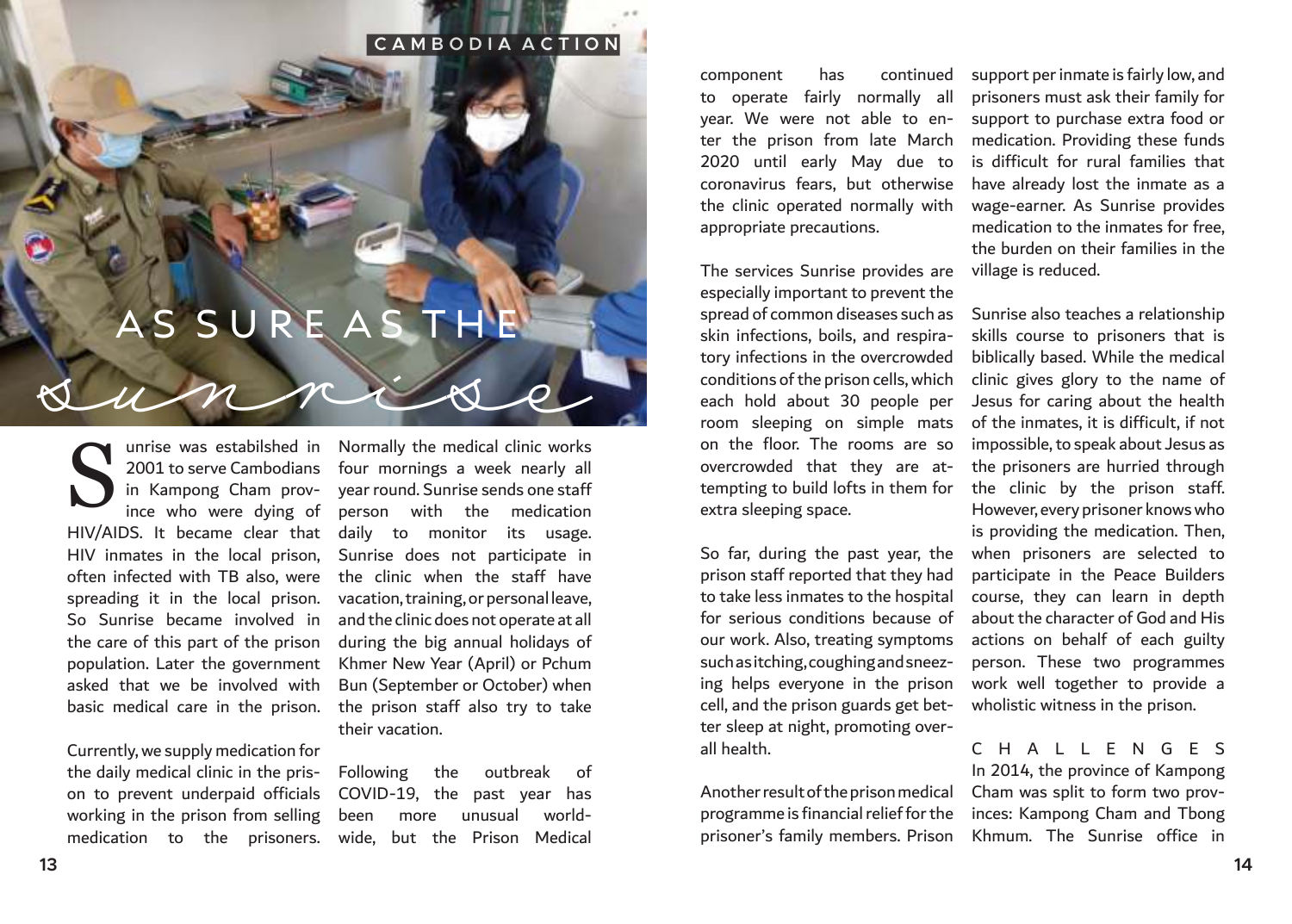pong Cham was not far from buildings and nothing else. The the prison, which is now in prisonstaffhavenrequested a list of Tbong Khmum province, across furnishings for the medical clinic. the bridge over the Mekong River. Sunrise is seeking donations lo-Sunrise continued working at this cally to meet this need, as well as prison under special arrangements increasing our prison medical with the local government, even though our agreement with the Ministry of Social Affairs gave us driving the greater distance daily as permission to work in Kampong the new prison is nearly twice as far Cham.

on for Kampong province will be completed, and nearly half the inmates and staff will move. Sunrise has There had been very litthe option of working at both prisons or only one. Due to budgetary restraints we must choose only one, and due to onerous reporting requirements should we work in two provinces, we have chosen to work only at the new Kampong Cham prison to reduce our admin load.

you for praying. **U N P A C K I N G M E D I C I N E S**

the provincial capital of Kam-This prison has great brand new In April 2021, the new pris-for the chance to influence the new budget to provide these items. Sunrise staff are concerned about as the old one; however, they are willing to give it a try. We are glad Cham prison medical clinic from its inception.

> tle community spread of COVID-19 in Cambodia. However, in February some visitors brought in one of the variants and now we are seeing spread, although not yet in Kampong Cham province. It remains to be seen if COVID will enter the prison or how it will affect our work there. We are all hoping that the upcoming hot season as well as government efforts at contact tracing will stop the current spread. Vaccines are new to Cambodia, but it is possible that the government will make them availble to charity workers such as Sunrise staff soon. Thank

### Love **F O R T H E U N L O V E D**

#### **N E P A L L E P R O S Y T R U S T Photo: R. Thomas** ©**NLT**

ed with overcrowding, It is transmitted by a bacterium, root cause of poverty is addressed, lives of those affected by leproleprosy will never disappear and so it remains endemic in Nepal. L

been working with people affect-ment has proven to be effective. ed by leprosy for nearly 50 years. Since leprosy often leads to impairment and disability, which lead to exclusion in Nepal, it causes psychological, social, economic and practical problems. Therefore, we provide not only diagnosis and medical help, but other interven-

eprosy is a disease well as at the Lalgadh Leprosy Hosof poverty, associat-pital & Service Centre (LLHSC).

poor diet, child mal-Many lessons have been learned nutrition, poor sanitation and since the Centre opened in the housing, and lack of clean water. 1990's: two main ones being and there is no vaccine. Until the the villages, and to improve the Nepal Leprosy Trust (NLT) has community health and developthe need to eliminate stigma in sy by giving them purpose and hope. A holistic approach, combining medical services with

tions too - in the community as standing of the deeply-rooted social The medical work at Lalgadh grew quickly, and many patients with leprosy presented for treatment, often with terrible wounds and ulcers. They told stories of rejection by their families and communities, and our staff gained more under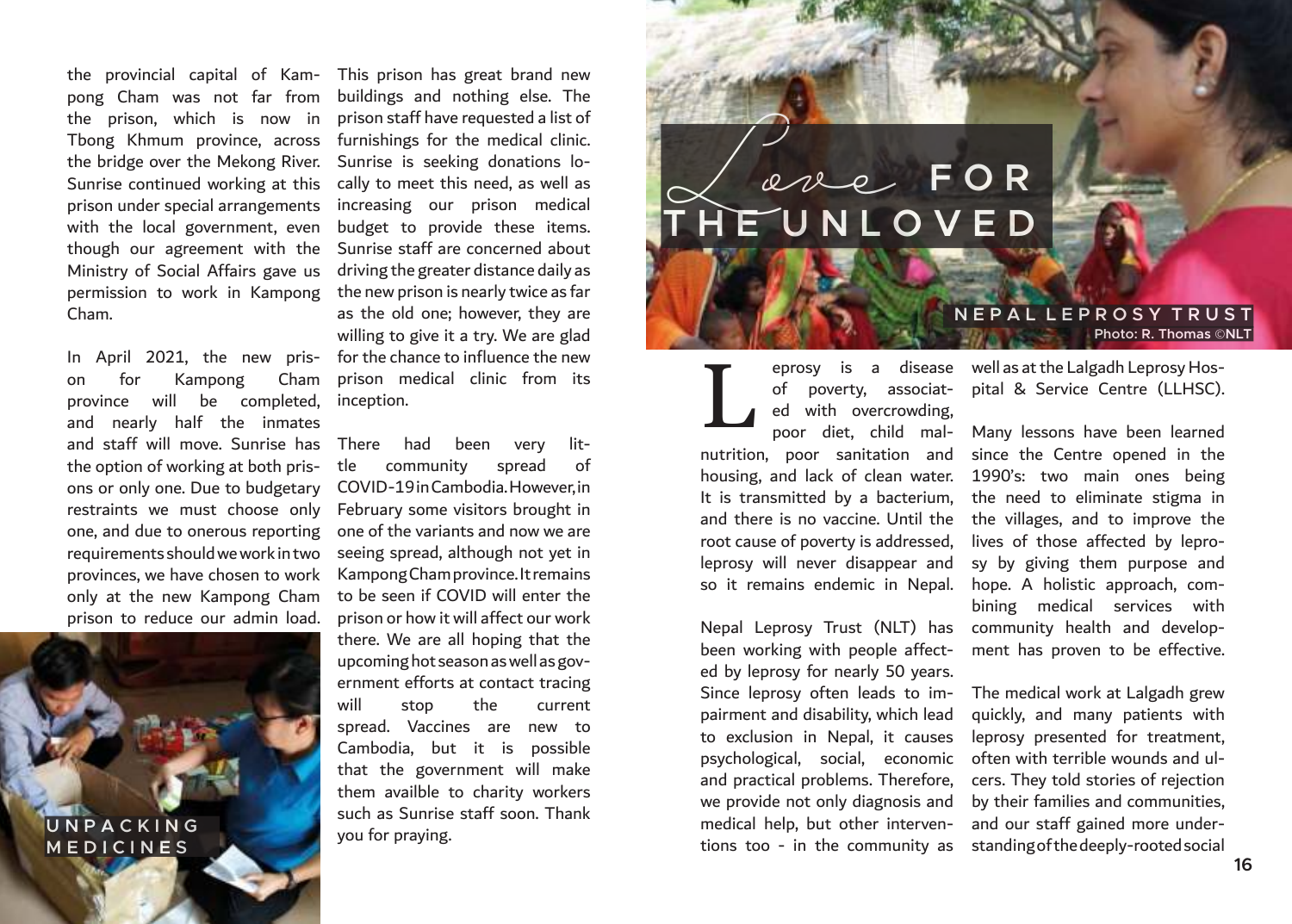compassion and skill, and would then have to return reluctantly to their communities - only to reap-

aspects of this medical condition. pear again with more ulcers. This Patients would be nursed with was a combination of preferring to be in a place where they were accepted and cared for, and feeling powerless to care for themselves.



One example of NLT's medical again, and delivered some essenand community work is an elderly couple called Marichman and Radikamaya, whom we have known for some time. Marichman, aged 85, is quite disabled as a result soon-damaged house through a of leprosy. He contracted it some 40 years ago, but did not receive effective treatment for many years. He is blind in his left eye and only partially sighted in his right eye. He has lost his fingers and some toes, and wrist-drop has made his right hand almost useless. Radikamaya is stiff with arthritis and, because of an eye infection, has been unable to open her left eye for the past two months. now restored; and they are both

tial pandemic supplies to them and others (rice, lentils, oil, soap and masks). However, after this visit, someone entered their monhole in the back wall and stole the food.

So a medical team brought both of them to Lalgadh Hospital. They were given a good meal and a full medical check-up, including x-rays and blood tests. Our ophthalmic officer examined Radikamaya's infected left eye. After cleaning and treatment, her eyesight is doing much better. Staff gave them medicines and a change of clothes, before taking them back home.

The Community staff at Lalgadh Hospital heard about this couple



To break this cycle of readmission, LLHSC clustered patients who lived near each other into 'self-care groups' and advocated with their villages for space and freedom to function. These groups helped foster camaraderie and a fellowship of shared suffering in the face of difficulty; but, more importantly, the group members encouraged and inspired each other to care for themselves and prevent ulcers reoccurring. This proved a landmark in the development of community health work at Lalgadh; and now, some 20 years later, nearly 150 groups have been established.

The groups have since been on a journey from their self-care roots, through self-help initiatives such as savings clubs and income generating projects to improve their own situation, to looking outward at the opportunities to help others. They began to include other people marginalised by conditions such was dominated by hopelessness;

as disability, extreme poverty, or abandoned mothers with children. They then added a focus on community transformation through health education, literacy classes, sanitation improvements, village clean-ups and clean water provision.

With increasing confidence, having overcome their own stigma and finding the process of helping others rewarding, the groups reached out to other marginalised communities, especially Dalit villages. They wanted to share their experience of working against poverty and began in Dhatora village, an extremely poor community by a river that regularly flooded and washed the little that they had away each time. The community had no access to health services or education, lived in appalling and insanitary conditions, and had little except alcohol and gambling to pass the time. The community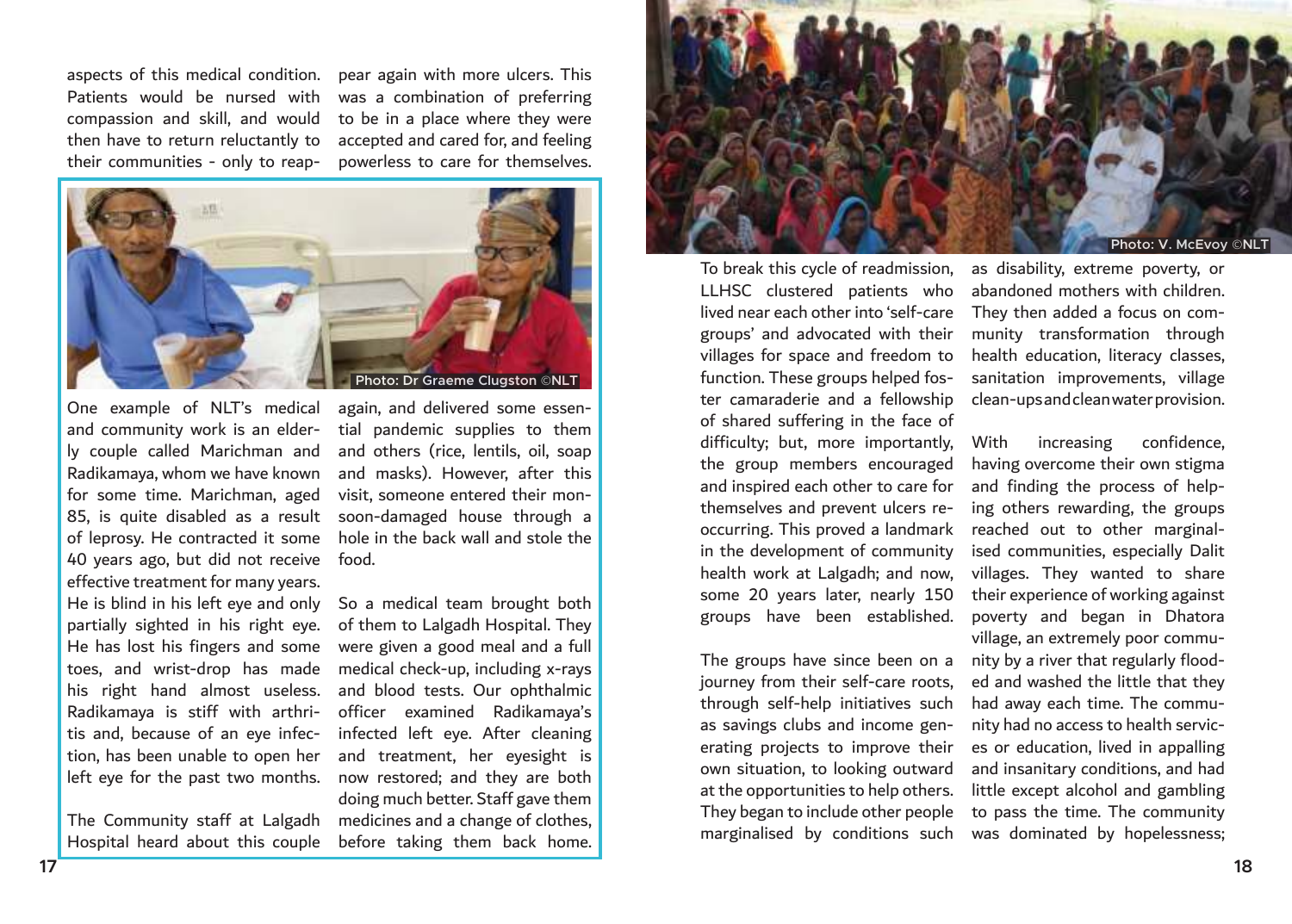but by building on the platforms communities an opportunity to get

Dhatora became a model for the formation of men's and womsuffering from extreme poverty and gave birth to the Village Alive Programme (VAP). VAP is a wonderful community development initiative, led locally by leprosyaffected men and women with support from a small team of health professionals and social workers from LLHSC. Each VAP project is NLT has worked with 14 villages based in one village, and seeks to so far: nine have completed their give the very poorest 'untouchable' three-year project cycle, and five

of commitment, self-help concepts a foot on the ladder that will ultitaught by the group, significant mately take them out of poverty health improvements and a new and stigma. It is holistic in nature sense of shared community, the and combines child and maternal situation changed dramatically. health, clean water and sanita-V I L L A G E A L I V E and income generation. It involves transformation in communities en's self-help groups which seek tion, health and literacy education, out and include any community members with physical disabilities who wish to join. They meet regularly in a central community venue, and focus on all the matters of interest to the group, with LLHSC staff attending periodically.

are in their final year. At the start practices, safe childbirth, advocacy of a project, a village is supported by NLT staff to engage in a process of identifying some key problems that the village would like to address. These always focus around health, education and employment opportunities, health being a foundational area that supports the the project cycle is three years. others. The answers to these needs have been addressed through Thirty years ago it was hard the building of individual toilets cussion in the men's, women's and young adolescents' groups ranges es, hygiene, healthy menstrual broken-hearted in Jesus' name.

for improvements in local services, education, and much more. The sense of working together brings more joy and purpose to life, and an increased sense of shared responsibility and community. It takes time, of course, which is why

the installation of clean water, or even impossible to find a by the villagers, and the training the world; and now churches are of a health volunteer to support springing up "like mushrooms". mother and child healthcare. Dis-This is through the service of across immunisation, improving through loving the 'untouchable' access to local healthcare servic-ones, and healing the sick and believer in Jesus in this part of Nepali men and women who love Jesus and demonstrate His life,

**Somani has been trained to recognize dengue fever, malaria, TB and cancer, as well as how to promote good nutrition. "Before, I had no identity. Now people trust and respect me. I have to trust them too and bring people together to help the village." Before VAP, she says children were wandering around the village, dirty and not going to school. "Lalgadh taught us why education is important and why we must keep clean. Now we must help ourselves." Somani Devi Sadha, Rural Health Facilitator**

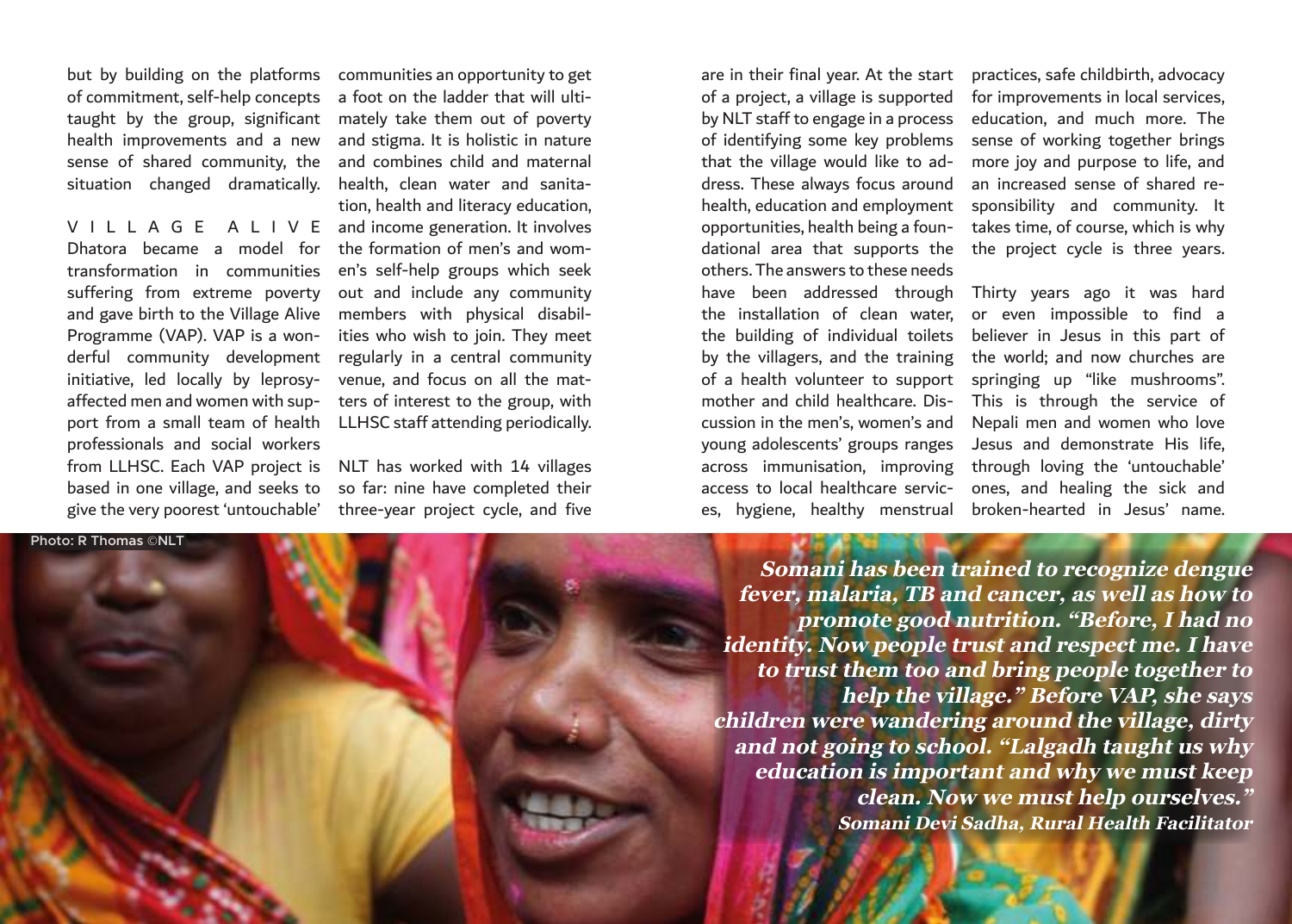### **C H R I S T I A N FAITH MINISTRIES ( C F M )**

### What do you do?

CFM operates near Jos, a region suffering from two decades of ongoing violent conflict and terrorism. CFM provides support from biblical training to quality education, from crisis care for children who have been victims of violence to farming to create relationships between Christians and Muslims. CFM works as a bridge for creating peace in this hostile

country and acts as a safe haven for so many. They equip believers in evangelism and offers support networks for new Christians. CF Hospital serves vulnerable Wurin Alheri residents, staff, and Muslim and Christian neighbours with low cost or free quality medical care.

**P <sup>R</sup> <sup>O</sup> <sup>J</sup> <sup>E</sup> <sup>C</sup> <sup>T</sup>**

**<sup>F</sup> <sup>O</sup> <sup>C</sup> <sup>U</sup> <sup>S</sup>**

### How do you do it?

lessly and tirelessly. Key team leaders trained earlier during Kent & Ruth's 35 years in Nigeria, have a passion to see the practical outworking of the Gospel of Peace restored and rebuild this nation, using every tool at their disposal to share the gospel in word and deed. Overseas donors help support the work through CFMI.

CFI, the Bible college is the foundation tool: training leaders with Christ-centred lives. CF Hospital director, Dr Mark Steve Alechenu, was first trained in the Bible school on a scholarship and later went on

CFM's amazing team serve self-to study Medicine. He holds fast to the healing love of Christ in helping those who the world disregards. Selfless love demonstrated by the team brings change: transforming lives and building hope in those who face despair.



### What impact have you had?

kindness in training for free marginalised local youth, providing low cost or free medical care, paying school fees for children of widows, helping with food and restoration of livelihoods to desperate families, have bought a new respect for and openness to the gospel. Hearts clamped fast against the gospel message are melting. Muslims now defend our rights to preach the gospel and shelter persecuted Muslim converts.

### What are some of your biggest challenges?

How can we be praying?

costs is a major challenge. Com-diagnostic lab, x-ray facilities and munities devastated by conflict, surgical suite, hepatitis and HIV without government provision of services. A major future challenge medical care, education, with no is to bring CFM to self-sustainpublic provision for the destitute, ability. This requires investment desperately need help. Security is in quality physical and human a big challenge in a country of such resources now, which can eventuconflict. Completing and equipping the large two-storey build-

In the last major local outbreak of violence in 2018, youth of Muslim communities around Wurin Alheri refused to take up weapons. These villages have been the epicentre of local violence during brutal Boko Haram terrorism and two decades of deadly farmer and community retaliatory conflict. Acts of

that come with working in a con-of Jesus Christ brings. flict zone. Please pray that God

Meeting the ongoing running ing of the hospital, including full ally produce income to sustain the gospel witness.

Please pray for God's wisdom for will continue to supply all CFM's CFM leaders in handling the many needs to help local communities complex and diverse challenges and model the change the gospel